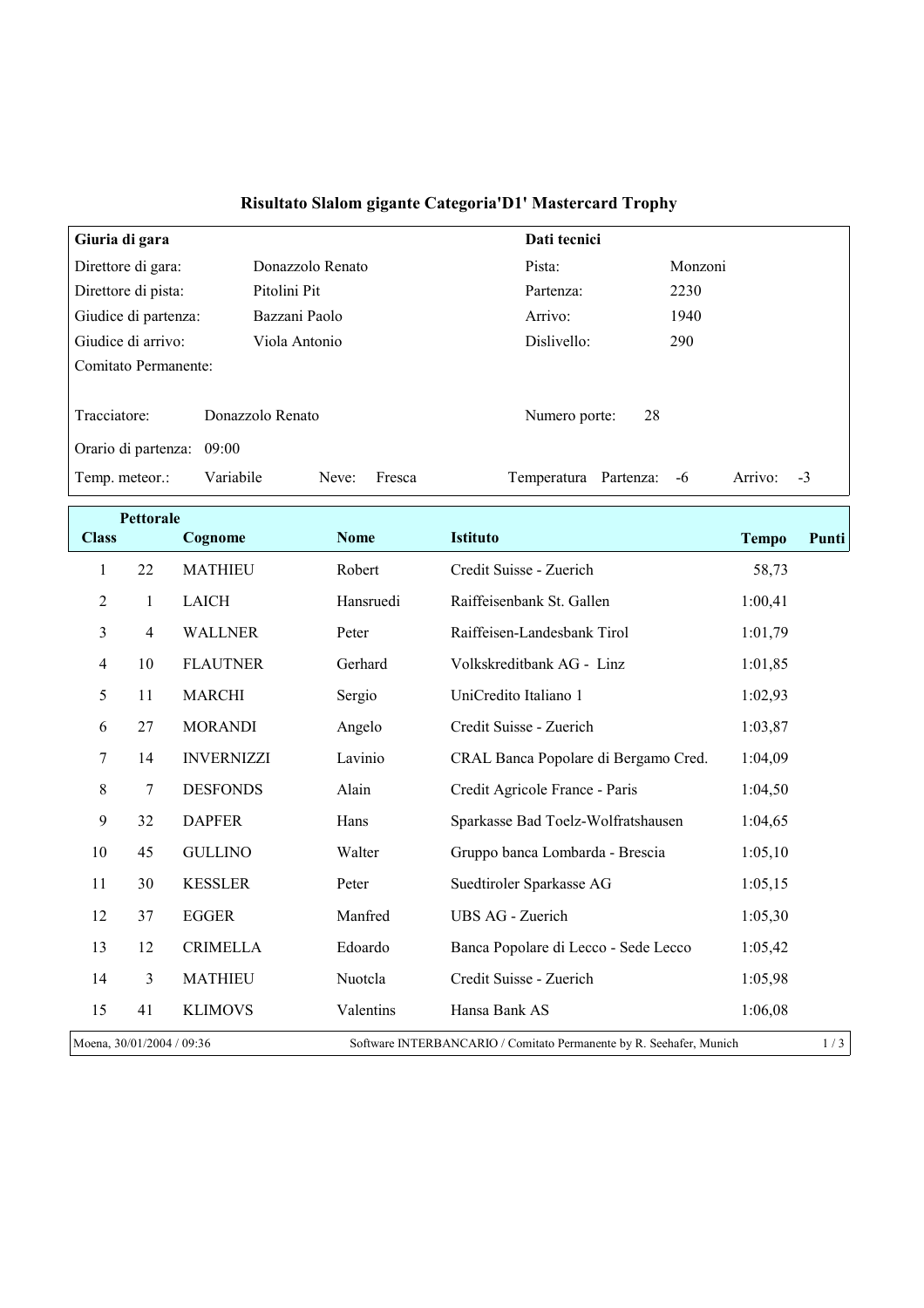## Risultato Slalom gigante Categoria'D1' Mastercard Trophy

| <b>Class</b>                                                                                     | <b>Pettorale</b> | Cognome           | <b>Nome</b>  | <b>Istituto</b>                        | <b>Tempo</b> | Punti |
|--------------------------------------------------------------------------------------------------|------------------|-------------------|--------------|----------------------------------------|--------------|-------|
| 16                                                                                               | $\,8\,$          | DE MONTI          | Mario        | Suedtiroler Sparkasse AG               | 1:06,33      |       |
| 17                                                                                               | 15               | <b>PESJAK</b>     | <b>Boris</b> | Factor Banka - Ljubljana               | 1:06,63      |       |
| 18                                                                                               | 34               | <b>HENSEL</b>     | Guenther     | Bayerische Hypo- und Vereinsbank - Mün | 1:07,02      |       |
| 19                                                                                               | $\sqrt{2}$       | <b>PIATTI</b>     | Piercarlo    | Banca Popolare di Lecco - Sede Lecco   | 1:07,14      |       |
| 20                                                                                               | 33               | LAZAR             | Jani         | Nova Ljubljanska Banka - Ljubljana     | 1:07,92      |       |
| 21                                                                                               | 67               | <b>GATTERER</b>   | Erich        | Suedtiroler Volksbank - Brixen         | 1:07,94      |       |
| 22                                                                                               | 40               | <b>SCHOTT</b>     | Rudi         | Bayerische Hypo- und Vereinsbank - Mün | 1:07,95      |       |
| 23                                                                                               | 29               | <b>OLLIVIER</b>   | Silvano      | UniCredito Italiano 1                  | 1:08,36      |       |
| 24                                                                                               | 51               | <b>MARTI</b>      | Werner       | Julius Baer - Zuerich                  | 1:08,53      |       |
| 25                                                                                               | 31               | <b>TSCHARNER</b>  | Richard      | Graubuendner Kantonalbank - Chur       | 1:09,01      |       |
| 26                                                                                               | 36               | <b>DOLD</b>       | Ludwig       | Bayerische Hypo- und Vereinsbank - Mün | 1:09,36      |       |
| 27                                                                                               | 38               | <b>PODETTI</b>    | Paolo        | UniCredito Italiano 1                  | 1:09,84      |       |
| 28                                                                                               | 44               | <b>BERGER</b>     | Robert       | Raiffeisen-Bausparkasse - Wien         | 1:09,87      |       |
| 29                                                                                               | 6                | <b>WUERMLI</b>    | Alwin        | Schweizerische Nationalbank            | 1:10,02      |       |
| 30                                                                                               | 35               | <b>GOLDONI</b>    | Velis        | UniCredito Italiano 1                  | 1:10,23      |       |
| 31                                                                                               | 53               | <b>LARSEN</b>     | Tom          | Union Bank of Norway - Oslo            | 1:10,29      |       |
| 32                                                                                               | 43               | <b>BURLONE</b>    | Luigi        | Gruppo banca Lombarda - Brescia        | 1:11,28      |       |
| 33                                                                                               | 48               | <b>BARDELLA</b>   | Alvise       | Banca Popolare di Lecco - Sede Lecco   | 1:12,26      |       |
| 34                                                                                               | 52               | <b>BERGONZINI</b> | Giorgio      | UniCredito Italiano 2                  | 1:13,63      |       |
| 35                                                                                               | 74               | <b>DORINO</b>     | Aondio       | <b>Bank Vontobel AG</b>                | 1:13,72      |       |
| 36                                                                                               | 63               | <b>BERRETH</b>    | Thomas       | Landesbank Baden-Wuerttemberg I        | 1:14,07      |       |
| 37                                                                                               | 56               | <b>JALKANEN</b>   | Erkki        | Nordea                                 | 1:14,27      |       |
| 38                                                                                               | 46               | <b>RAMM</b>       | Willi        | Bayerische Hypo- und Vereinsbank 2 - M | 1:15,16      |       |
| 39                                                                                               | 92               | <b>WINIGE</b>     | Michal       | <b>Czech National Bank</b>             | 1:15,38      |       |
| 40                                                                                               | 69               | <b>SCHWEIZER</b>  | Werner       | UBS AG - Zuerich                       | 1:16,03      |       |
| 41                                                                                               | 49               | <b>SUSEC</b>      | Tone         | Nova Ljubljanska Banka - Ljubljana     | 1:16,14      |       |
| 42                                                                                               | 85               | <b>ROSNOBLET</b>  | Roland       | Credit Agricole France - Paris         | 1:16,68      |       |
| 43                                                                                               | 76               | <b>MIKLAVCIC</b>  | <b>Boris</b> | Factor Banka - Ljubljana               | 1:16,74      |       |
| 44                                                                                               | 89               | <b>TESTA</b>      | Claudio      | Sanpaolo IMI SpA - Torino              | 1:16,98      |       |
| 45                                                                                               | 98               | RENOUD-GENTY      | Bernard      | Caisse d'Epargne de France ASCEF       | 1:18,28      |       |
| 46                                                                                               | 39               | <b>FELLNER</b>    | Hermann      | Stadtsparkasse Muenchen                | 1:18,70      |       |
| 47                                                                                               | 62               | <b>KOROSEC</b>    | Marjan       | Nova Kreditna Banka - Maribor          | 1:20,86      |       |
| 48                                                                                               | 73               | <b>LINDENBERG</b> | Armin        | Kreissparkasse Siegburg                | 1:21,18      |       |
| Moena, 30/01/2004 / 09:36<br>Software INTERBANCARIO / Comitato Permanente by R. Seehafer, Munich |                  |                   |              |                                        | $2/3$        |       |